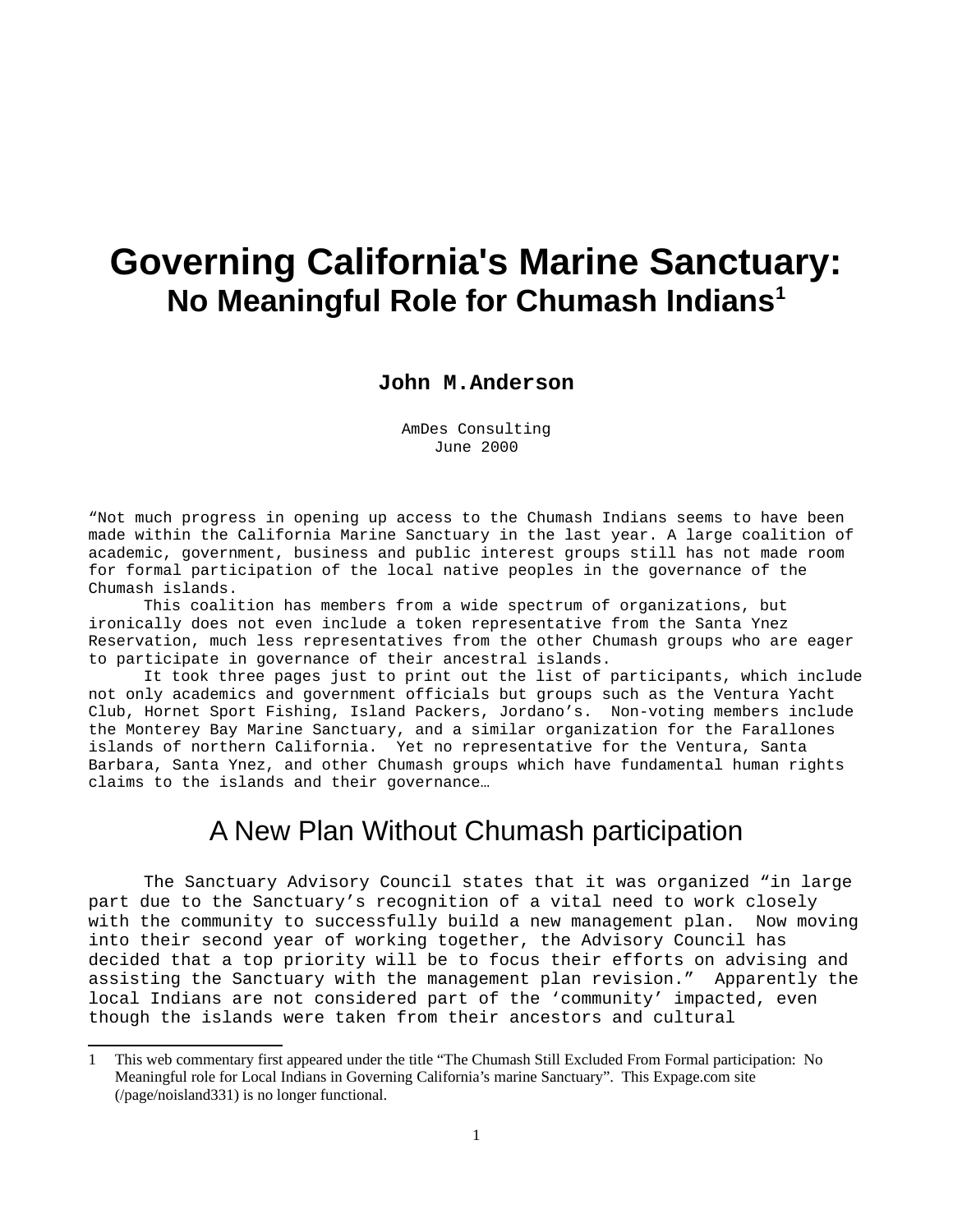preservation is an acknowledged goal of the Advisory Council. How can it make serious progress in cultural preservation of the rich Chumash sites on the islands, by continuing to ignore their vital role in this process?

Whose role is it to take the lead in advocating immediate changes in the policies and procedures of the Marine Sanctuary? Though the public expects the college and university community to assume this role, it apparently has too many conflicting interests with the various Chumash groups to take the lead. Perhaps the Environmental Defense Center will step up now, or the Santa Cruz Island Foundation. Or if none of these groups will act quickly perhaps the US Navy at Point Mugu which controls the important Lulapin (Ventureno) Chumash seaports of *Muwu* and *Simomo*.

(John Anderson, June 9, 2000)

*This web page represents the views of the author and does not necessarily represent the opinions of the Chumash Indians, either individually or in a group.*

# **What Role Should The Chumash Play In Planning for The Gaviota Coast National Seashore?**

#### *2001*

The Barbareno Chumash Council Paul Pommier, a member of the Barbareno Council, wrote to me confirming his advocacy of a homeland for the Santa Barbara Chumash on California's Gaviota Coast. The Barbareno Council will be meeting soon, and the seashore planning process will be on the agenda. Discussion will include the need for a general meeting of non-reservation Chumash to discuss this matter collectively.

[Email to J/ Anderson, May 28, 2001]

"This is a very important issue because these federal hearings will affect the remaining Chumash sites on the Gaviota Coast, where we have man burial sites. Developers must know that we oppose disturbing our ancestors, who lay to rest on this  $\text{coast}''$  [Email to J. Anderson, May 25, 2001]

The Coastal Band of the Chumash Nation The Coastal Band just contacted me to confirm that they want to participate in future federal hearings on the Gaviota Coast. [Email to J. Anderson, June 7, 2001]

The San Luis Obispo Chumash Council Mark Vigil, spokesperson for the SLO Council [of the northwestern Chumash] contacted me today, to confirm its support for a coastal reservation for the Santa Barbara Chumash families. Note: Chumash families living in the San Luis Obispo County are also seeking a federally protected homeland of their own.

[Email to J. Anderson, May 28, 2001]